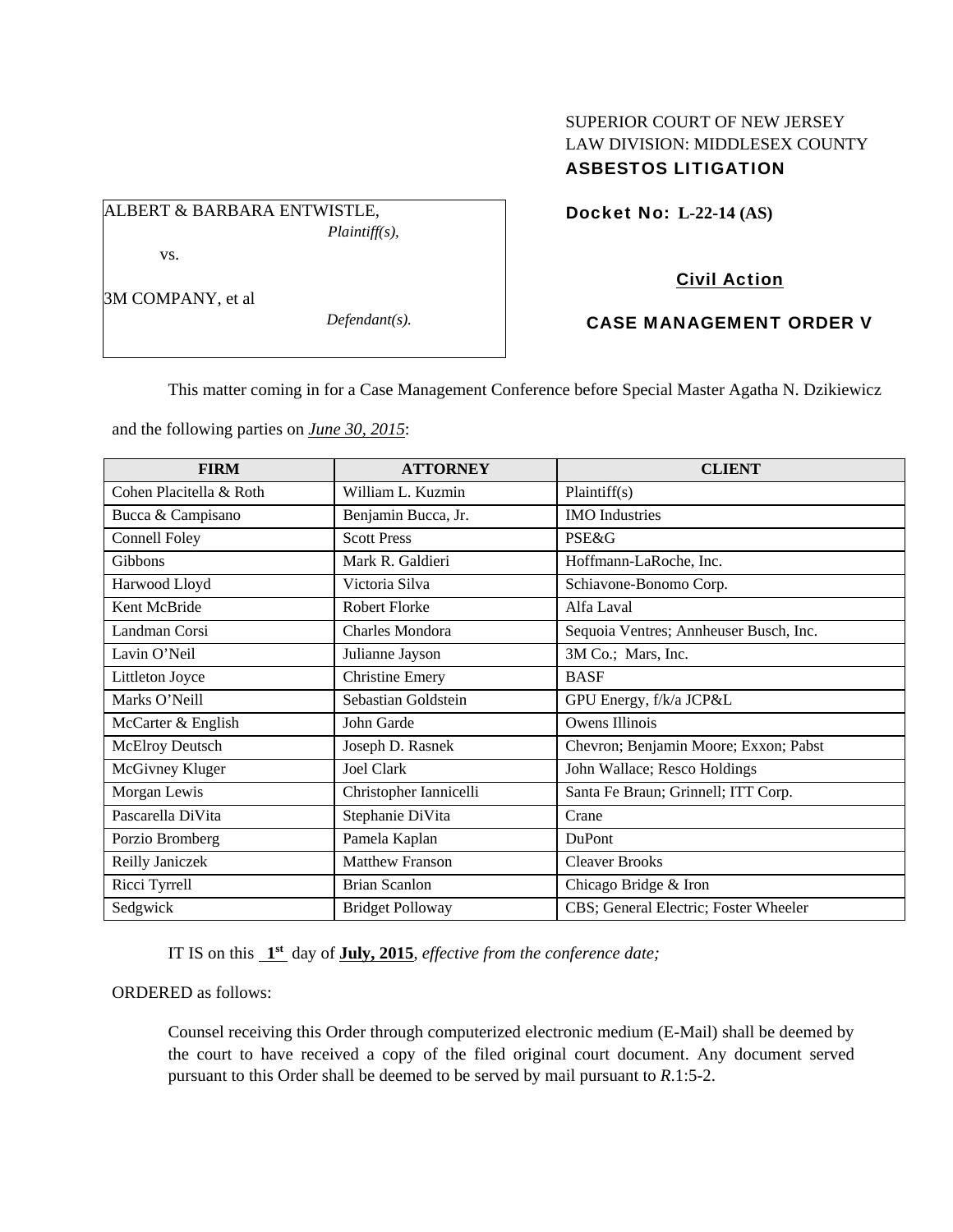## **DISCOVERY**

- August 31, 2015 Fact discovery, including depositions, shall be completed by this date. Plaintiff's counsel shall contact the Special Master within one week of this deadline if all fact discovery is not completed.
- November 30, 2015 Depositions of corporate representatives shall be completed by this date.

### **EARLY SETTLEMENT**

December 11, 2015 Settlement demands shall be served on all counsel and the Special Master by this date.

### **SUMMARY JUDGMENT MOTION PRACTICE**

| December 24, 2015  | Plaintiff's counsel shall advise, in writing, of intent not to oppose motions by this<br>date. |
|--------------------|------------------------------------------------------------------------------------------------|
| January 8, 2016    | Summary judgment motions shall be filed no later than this date.                               |
| February $5, 2016$ | Last return date for summary judgment motions.                                                 |

### **MEDICAL DEFENSE**

- August 31, 2015 Plaintiff shall serve a wrongful death report, if any, by this date.
- March 11, 2016 Defendants shall identify its medical experts and serve medical expert reports, if any, by this date. **In addition, defendants shall notify plaintiff's counsel (as well as all counsel of record) of a joinder in an expert medical defense by this date.**

### **LIABILITY EXPERT REPORTS**

- January 4, 2016 Plaintiff shall identify its liability experts and serve liability expert reports or a certified expert statement by this date or waive any opportunity to rely on liability expert testimony.
- March 11, 2016 Defendants shall identify its liability experts and serve liability expert reports, if any, by this date or waive any opportunity to rely on liability expert testimony.

#### **ECONOMIST EXPERT REPORTS**

- January 4, 2016 Plaintiff shall identify its expert economists and serve expert economist report(s), if any, by this date or waive any opportunity to rely on economic expert testimony.
- March 11, 2016 Defendants shall identify its expert economists and serve expert economist report(s), if any, by this date or waive any opportunity to rely on economic expert testimony.

\_\_\_\_\_\_\_\_\_\_\_\_\_\_\_\_\_\_\_\_\_\_\_\_\_\_\_\_\_\_\_\_\_\_\_\_\_\_\_\_\_\_\_\_\_\_\_\_\_\_\_\_\_\_\_\_\_\_\_\_\_\_\_\_\_\_\_\_\_\_\_\_\_\_\_\_\_\_\_\_\_\_\_\_\_\_\_\_\_\_\_\_\_\_\_\_\_\_\_\_\_\_\_\_\_\_\_\_\_\_